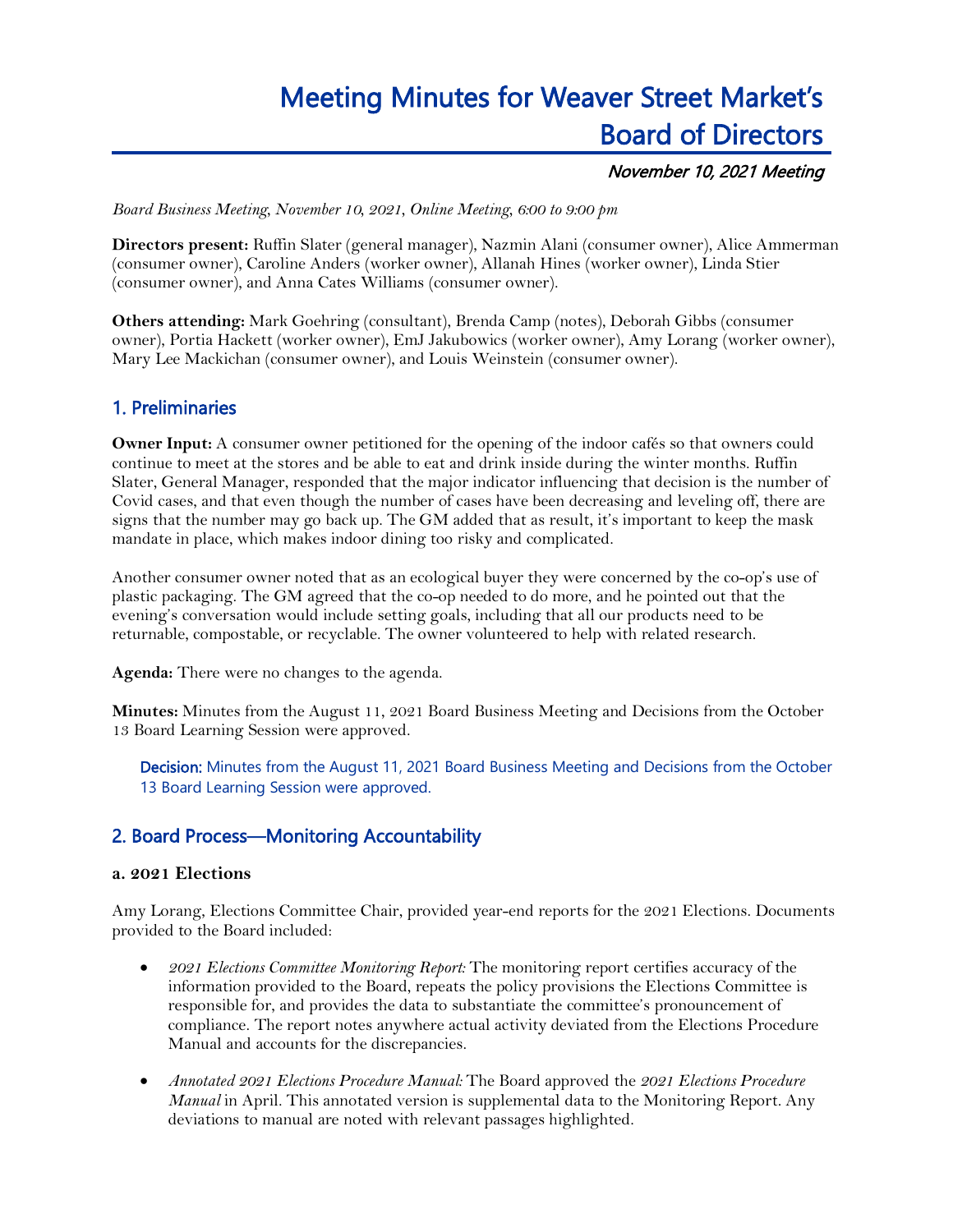## November 2021

• *2021 Elections Report:* The report provides the Board with incidental information about the activities of the Elections Committee during the year; the election results and trends; the considerations reported last year and what the committee did with them; new considerations for next year's elections; any requests the committee has of the Board; and anything else the committee wants the Board to know.

Amy Lorang answered questions about the *2021 Elections Committee Monitoring Report* and *2021 Elections Committee Report*. Two copyedits were noted.

Decision: The Board accepted the 2021 Elections Committee Monitoring Report. The report provides evidence that the Elections Committee has operated consistent with its delegated responsibilities defined in Policy C-8. The Board finds the rationale for any deviations noted in the Elections Procedures Manual to be acceptable.

Decision: The Board appointment five members to the Elections Committee for 2021: worker owners: Caroline Anders, Amy Lorang, and Robert Yanez; consumer owners: Kaunyu Chen and Becky Laskody. Linda Stier will continue as Board liaison.

## **b. Ends Monitoring Report**

Ruffin Slater, General Manager, presented his Ends Monitoring Report and answered questions from the Board members.

• *The Ends Monitoring Report* is the Board's opportunity to assess whether the GM's interpretation of the Ends is reasonable as evidenced by the rationale for the interpretation, and whether the data demonstrates progress toward the accomplishment of the Ends as defined by the reasonable interpretation.

The GM observed that he had made an effort to make the Ends Report clearer, more definitive, more real, and more ambitious and to also have a scorecard that could be readily viewed over time by every participant in the co-op. He pointed out that the interpretation was divided in the following seven categories, each with 3 to 4 indicators: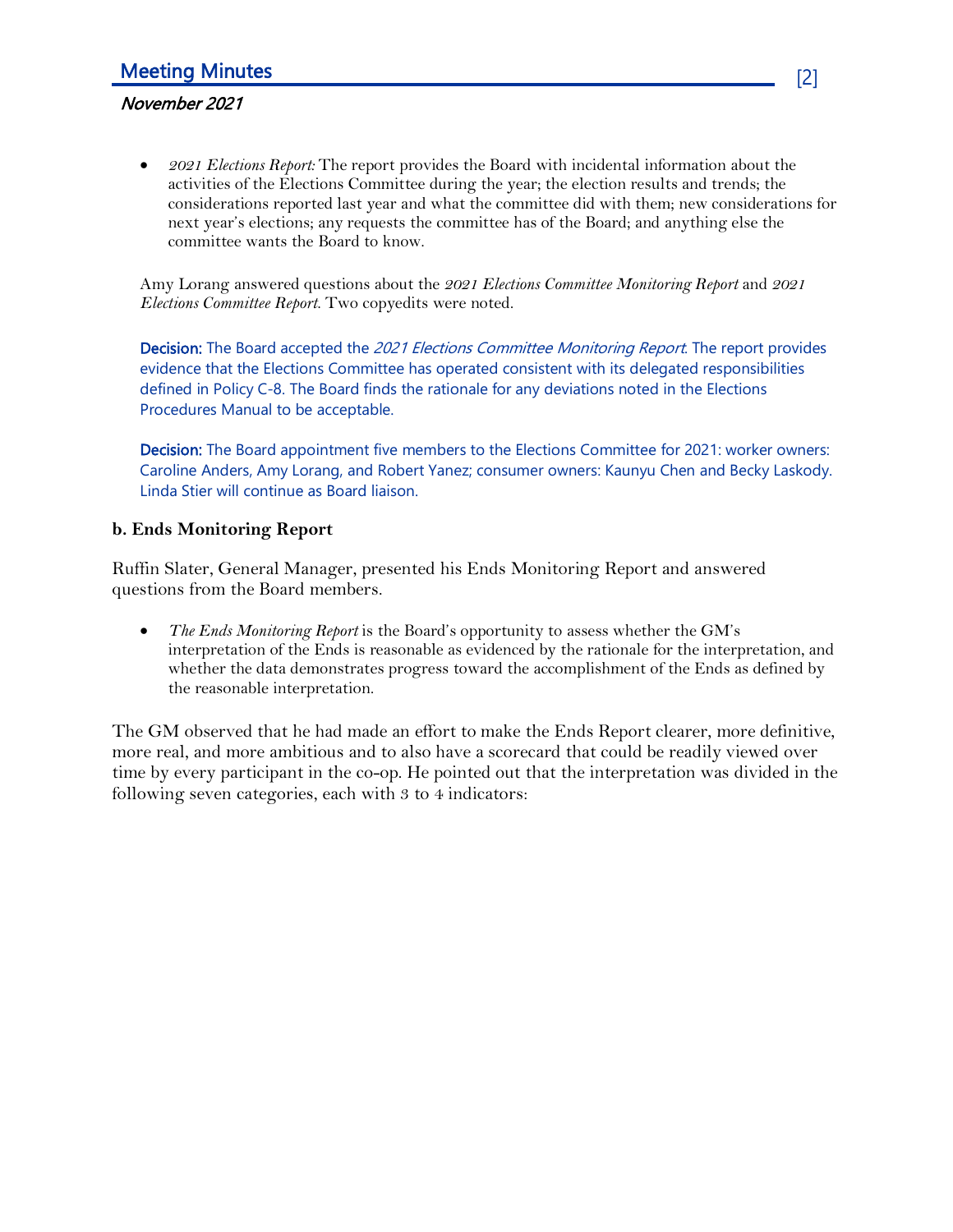## November 2021

#### **Consumers are inspired**

- Have the best shopping experience.
- Enjoy the highest quality of any co-op in the country.
- Patronize, support, and engage in their co-op.
- Give WSM the highest customer net promoter score of any retailer in the country.

#### **Workers are fulfilled**

- Have the best pay and benefits of any NC food store.
- Experience a diverse workplace with opportunity for advancement.
- Are highly engaged in their co-op.
- Give WSM the highest employee net promoter score of any retailer in the country.

#### **Producers are thriving**

- Are financially successful.
- Have state of the art support from a coordinated network.
- Engage in joint planning and operations with WSM.
- Rank WSM as their best retail outlet.

#### **Products are unique**

- Come from local, game changer, and co-op producers.
- Support health and wellness.
- Sell at a rate that's increasing faster than at any NC retailer.

#### **Community is enriched**

- Has convenient access to healthy food regardless of income, race, or age.
- Enjoys a fun and inclusive gathering place.
- Downtowns surrounding WSM stores are vibrant commercial centers.

#### **Ecosystem is enduring**

- Food is produced by regenerative methods that reverse global warming.
- Packaging is compostable, returnable, or recyclable locally.
- WSM facilities and vehicles use net zero energy.

#### WSM is an inspiring co-op model

- Broad recognition of WSM's positive impact.
- Financially successful as any co-op.
- Prepared to scale up statewide by 2026.

In the ensuing discussion, the following clarifications and suggestions were made:

- For the consumer category, Slater clarified that the indicators use our survey results compared to how well we rank with comparable data reported by other co-ops. The goal is for us to exceed the top 20% of our peer group. The number on the scorecard is how far off we are from the top 20%. For example, 3 indicates that our data is  $3\%$  above the top  $20\%$ ; -10 means we are 10% below the top  $20\%$ .
- Directors suggested making the context clear for the consumer indicators, in particular for "the best shopping experience" and to consider the relevance to customer count best relative to other co-ops vs best in the area? Slater noted that he wanted finite data this year, and that we have data from other co-ops that show we where we have room for improvement.

[3]